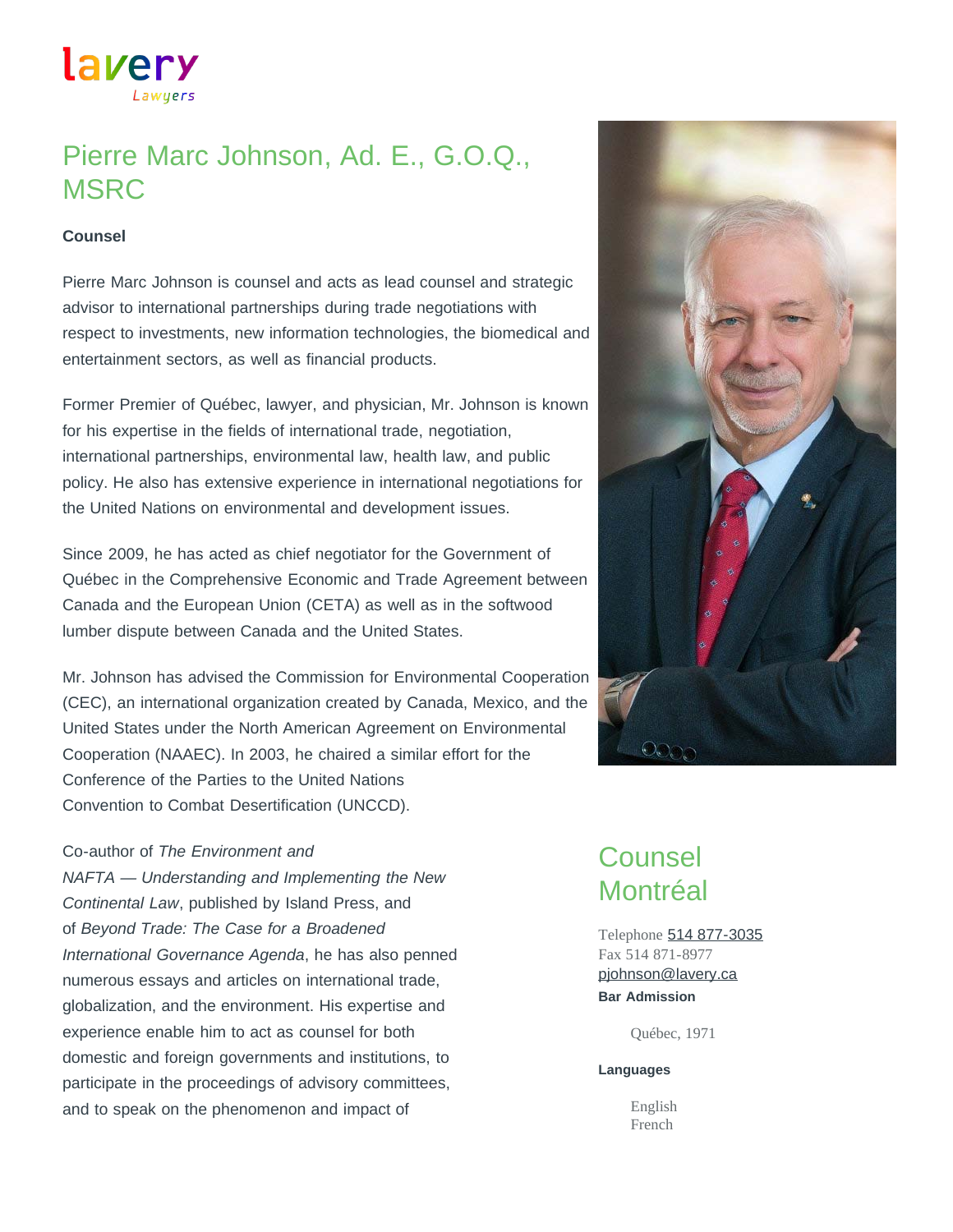#### globalization.

Mr. Johnson has served as a director or member of advisory committees for some twenty major corporations. He currently serves on the board of directors of companies in the biopharmaceutical, motion picture, and mining industries.

### Representative mandates

- Represents the Government of Québec in negotiations to end the softwood lumber trade dispute with the United **States**
- Chair of the Inquiry Commission on the partial collapse of the Concorde overpass (2007)

### Professional and community activities

Institut Veolia Environnement (foresight), Paris

Chairman of the Board, *Centre Jacques Cartier*, Lyon

Chair of the Steering committee of the *Centre d'études et de recherches internationales de l'Université de Montréal* (CÉRIUM)

### **Distinctions**

*The Best Lawyers in Canada* (Woodward / White) in the field of international arbitration, since 2012

Named *Avocat émérite* by the *Barreau du Québec*, 2017

Université Claude Bernard Lyon I, France and *Université de Montréal*, holds honorary doctorates

Fellow of the Royal Society of Canada, recipient of the *Grand Croix of the Ordre de la Pléiade*, and Grand Officer of the *Ordre national du Québe*c

### PIERRE MARC JOHNSON, AD. E. 2022 D RY

## **Education**

M.D., *Université de Sherbrooke*, 1975

LL.L., *Université de Montréal*, 1970

### Practice areas

**[Government Affairs and Public](https://www.lavery.ca/en/legal-services-expertise/279-government-affairs-and-public-law-litigation.html) [Law Litigation](https://www.lavery.ca/en/legal-services-expertise/279-government-affairs-and-public-law-litigation.html)**

**[Debt Financing and Banking](https://www.lavery.ca/en/legal-services-expertise/303-debt-financing-and-banking.html)**

**[Technology and Entertainment](https://www.lavery.ca/en/legal-services-expertise/325-technology-and-entertainment.html)**

**[Health and Social Services](https://www.lavery.ca/en/legal-services-expertise/323-health-and-social-services.html)**

**[Environment](https://www.lavery.ca/en/legal-services-expertise/353-environment.html)**

**[Mediation and Arbitration](https://www.lavery.ca/en/legal-services-expertise/371-mediation-and-arbitration-alternative-processes-of-dispute-prevention-and-conflict-resolution-prd.html)**